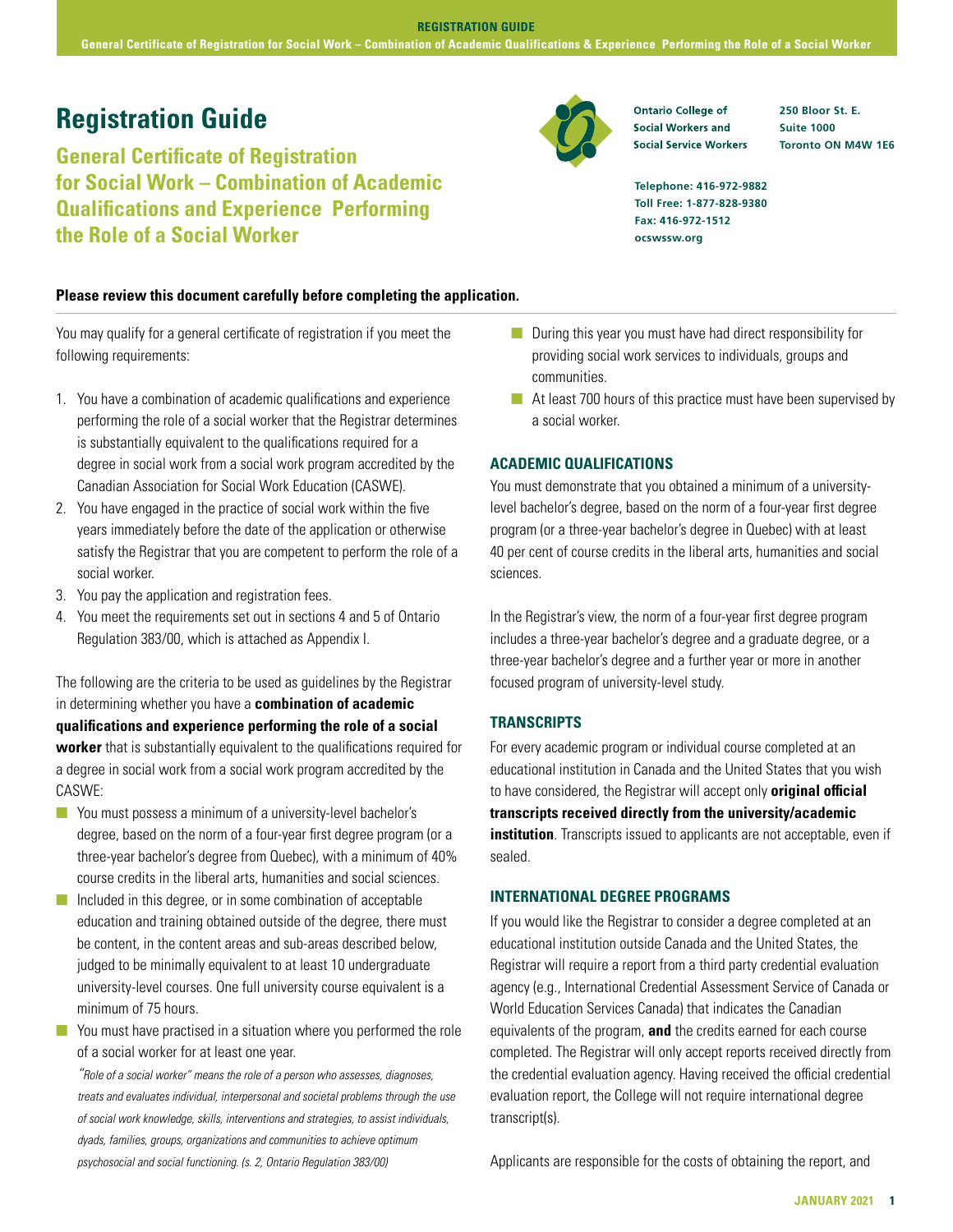should ensure that they also receive a copy of it. If transcripts for such an evaluation are difficult to obtain, you may discuss the matter with the Registration Department.

University-based academic credential assessments (e.g., the Comparative Education Service) are NOT accepted.

## **COURSE CONTENT OF DEGREE PROGRAM**

When evaluating your application, the Registrar expects an applicant to demonstrate course content in the content areas founded on the CASWE *Standards of Accreditation* (2014) that is equivalent to at least 10 full undergraduate university courses.

The Registrar considers the information provided by the academic institution(s) and by the applicant to determine whether the content areas have been satisfied. You do NOT need to indicate which of your courses you think should meet each area.

## **COURSE DESCRIPTIONS**

In order to consider any course relative to the content areas, the Registrar requires a copy of the institution's **official course calendar description, course outline or syllabus** that applies to the course **in the year it was completed**. Many universities offer archives of historical course descriptions on their websites.

The College accepts course descriptions in **English or French only**. Descriptions in other languages must be translated by an accredited translator (e.g., ATIO member) at the applicant's expense.

If you would like the Registrar to consider courses that have a generic official description, such as "selected topics", independent research, or thesis courses, the Registrar's ability to evaluate the courses will depend upon the quality of the information received about the specific topic, research or thesis. Please provide independent verification of the content covered, such as an official outline for a selected topics course, a summary and/or evaluation for an independent research course, and the cover page, with title and abstract, for a major paper or thesis.

## **FIELD PLACEMENT / PRACTICUM / INTERNSHIP**

If you completed a field placement, practicum or internship as part of your academic program which you wish the Registrar to consider, you must provide a written description as follows:

- $\blacksquare$  brief description of agency/setting
- $\blacksquare$  brief description of client population(s)
- $\blacksquare$  brief description of roles/responsibilities
- $\blacksquare$  duration (start/end dates; number of hours per week/month)

## **CONTENT AREAS**

Set out below are the content areas and sub-areas with descriptions of the relevant content and course weight sought by the Registrar

(i.e., half or full university course) for each. One full university course equivalent is a minimum of 75 hours (typically two semesters). One half university course equivalent is a minimum of 37.5 hours (typically one semester).

Normally, the Registrar believes that a course may be applied in only one content area.

In certain content areas, as indicated below, the Registrar is also willing to consider experience performing the role of a social worker which is obtained outside the academic degree program. However, because the Registrar believes that most content areas should be demonstrated by university courses, such experience may be used to demonstrate a maximum of two full (or four half) university courses, and only in the content areas identified as open to the substitution of experience.

## **1. SOCIAL WORK THEORY**

## **a. Knowledge of Canadian social work and social welfare history and social policy**

Content can only be demonstrated by a minimum of a full university course, or two half university courses.

The Registrar considers courses which emphasize critical analyses of the Canadian social welfare system from a historical and/or contemporary perspective and which address the analysis of the social work profession in terms of its functions, theoretical base, methods of interventions and fields of practice. The Registrar also considers courses that address the Canadian institutional response to social, political and economic change.

## **b. Knowledge of the origins and dimensions of social problems in Canadian society**

Content can only be demonstrated by a minimum of a full university course, or two half university courses.

The Registrar considers courses which examine historical or contemporary Canadian social problems such as social inequality, poverty, family violence, violence against women, addictions, corrections and unemployment from a planning and policy perspective. The Registrar also considers courses which focus on analyzing comparative social welfare programs or policies.

## **c. Understanding of social work's origins, purposes and practices**

Content can only be demonstrated by a minimum of a full university course, or two half university courses.

The Registrar considers courses which address the philosophical and historical bases of modes of helping as they apply to practising social work sensitively and competently with a variety of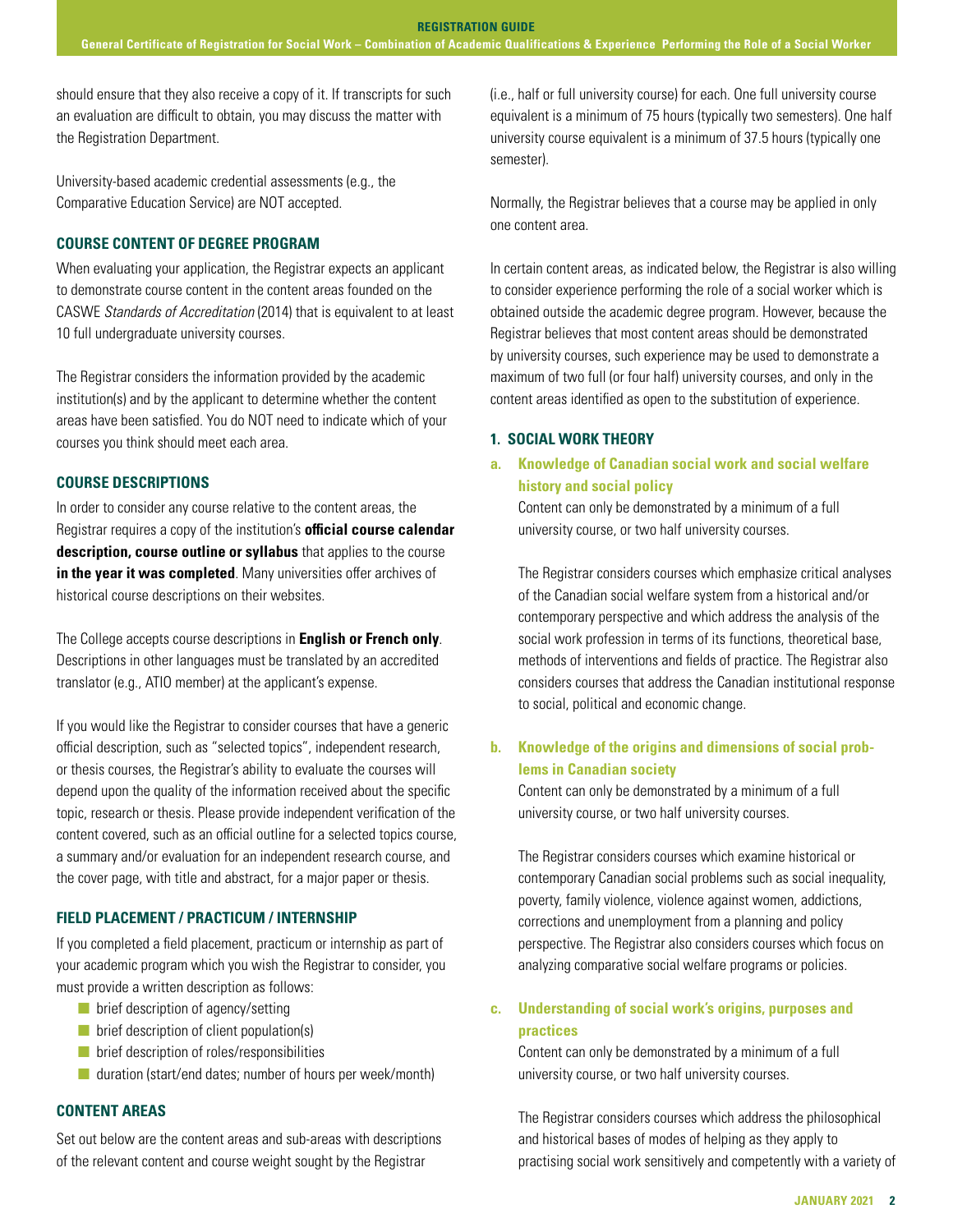client systems. The Registrar considers courses that focus on the development of social work skills in assessment, intervention and problem solving techniques required for professional social work practice.

## **2. SOCIAL WORK PRACTICE**

**a. Understanding of, and ability to apply, social work values and ethics in professional situations** 

Content can be demonstrated by a minimum of a full university course, or the equivalent in half university courses and/or acceptable experience obtained outside a degree program.

The Registrar considers courses or experience obtained outside the degree which demonstrate the development and awareness of the values of respect for the best interests of the client; an ability to practice with integrity and objectivity; respect for confidentiality; and an ability to practice in such a way so as not to diminish the public's trust in the profession.

**b. Practice methods and professional skills required for generalist practice at a beginning level of competence**  Content can be demonstrated by a minimum of a full university course, or the equivalent in half university courses and/or acceptable experience obtained outside a degree program.

The Registrar considers courses or experience obtained outside the degree which would provide the essential skills necessary to practise within a generalist practice framework. Acceptable courses or experience obtained outside the degree would address the broad range of skills needed to intervene at the level of the individual, family, group, organization and community and to promote social justice. Key skills include the ability to: conduct assessments from a person-in-environment perspective; establish accountable relationships that foster empowerment; demonstrate an eclectic application of theories and techniques; and evaluate one's own social work interventions. Course content or experience obtained outside the degree would emphasize techniques in assessment, communication, interviewing and problem-solving.

## **c. Awareness of self in terms of values, beliefs and experiences as these impact upon social work knowledge and practice**

Content can be demonstrated by a half university course, or the equivalent in acceptable experience obtained outside a degree program.

The Registrar considers courses or experience obtained outside the degree which provide content in interviewing skills focusing on critical self-reflection and self-awareness.

**d. Understanding of other related occupations and professions sufficient to facilitate inter-professional collaboration**  Content can be demonstrated by a half university course, or the equivalent in acceptable experience obtained outside a degree program.

The Registrar considers courses or experience obtained outside the degree which focus on the elements of inter-professional collaboration (respect, client-focused, conflict resolution).

## **3. SUPPORT FOR SOCIAL JUSTICE, HUMAN RIGHTS AND AWARENESS OF OPPRESSION**

**a. Knowledge related to practising sensitively in a range of geographical regions and with diverse ethnic, cultural and racial populations** 

Content can be demonstrated by a half university course, or the equivalent in acceptable experience obtained outside a degree program.

The Registrar considers courses or experience obtained outside the degree which focus on diversity and cultural competence and how these impact practice.

## **b. Knowledge related to practising sensitively with oppressed groups in Canadian society**

Content can be demonstrated by a half university course, or the equivalent in acceptable experience obtained outside a degree program.

The Registrar considers courses or experience obtained outside the degree which address systemic issues of oppression and privilege with respect to identified oppressed groups in society.

## **4. CRITICAL ANALYSIS**

## **a. Knowledge related to human development and behaviour in the social environment**

Content can only be demonstrated by a minimum of a full university course, or two half university courses.

The Registrar considers courses that emphasize cognitive, affective and behavioural aspects of personality development. Courses in psychology, life cycle development, life cycle relationships, human sexuality, personality and/or aspects of atypical personality disorders are considered.

**b. Knowledge of multiple theoretical and conceptual bases of social work knowledge and practice** 

Content can only be demonstrated by a minimum of a full university course, or two half university courses.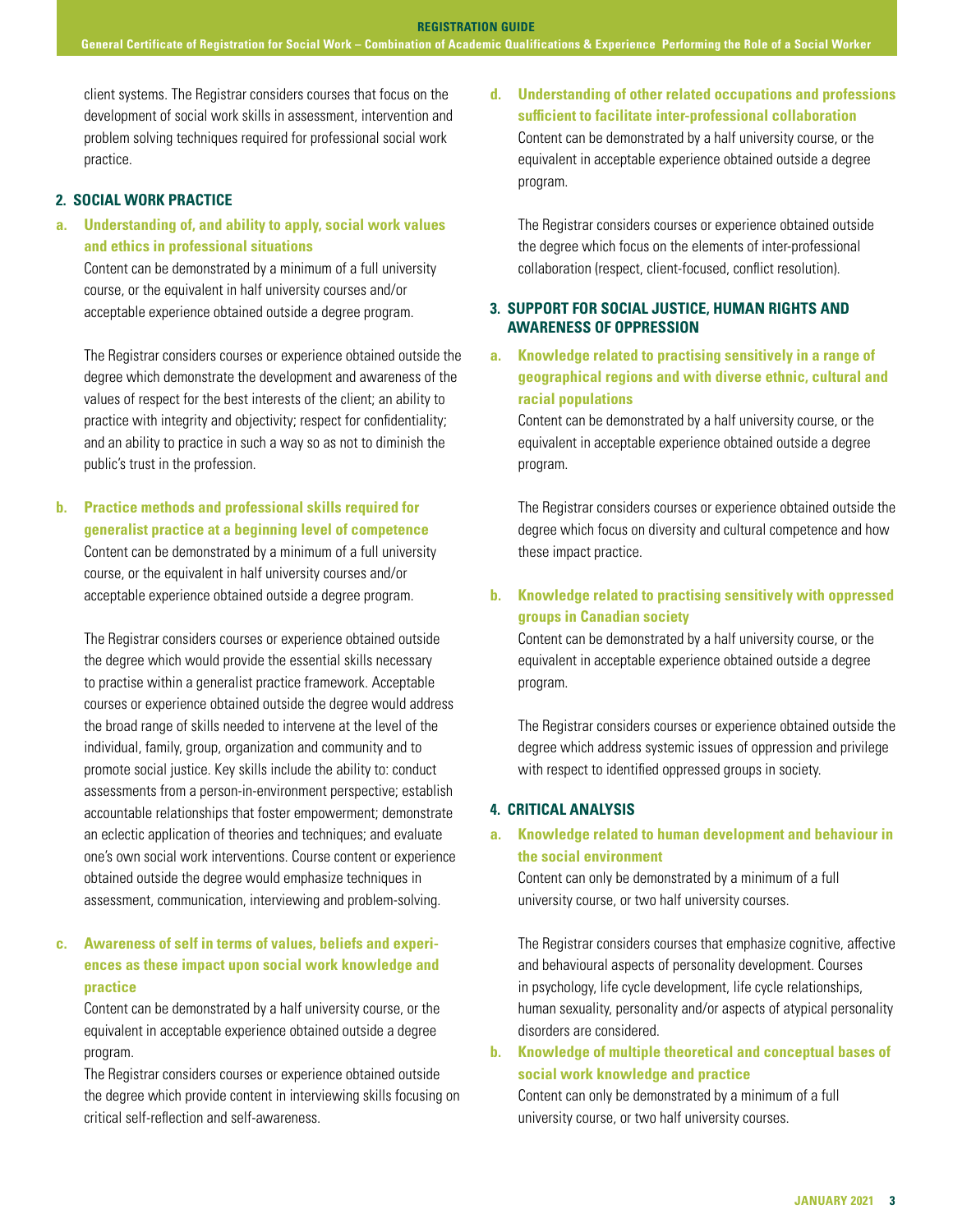The Registrar considers courses which would provide a foundation for generalist practice. The values, principles, generic processes and holistic perspective of generalist social work practice are essential to substantially equivalent courses in this content area. Course content would include an integration of: a person-inenvironment perspective that is informed by ecological systems theory, a multiple systems analysis, and a strengths-based problem-solving approach that focuses on client empowerment and social justice. Courses in counselling, policy or community practice may demonstrate this generalist practice perspective.

## **5. RESEARCH**

**a. Ability to undertake systematic inquiry and critical evaluation related to social work knowledge and practice**  Content can only be demonstrated through a minimum of a full university course, or two half university courses.

The Registrar considers courses in research methodology and statistics, with a focus on methodological and statistical procedures required to implement elementary research procedures in the social or human services field and utilize research principles and results.

## **EXPERIENCE PERFORMING THE ROLE OF A SOCIAL WORKER**

In addition to the formal education described above, you must have practised in a situation where you performed the role of a social worker for at least one year. During this year, you must have had direct responsibility for providing social work services to individuals, groups and communities. At least 700 hours of this practice must have been supervised by a social worker. The social work practice can take place in the workplace or as part of an academic practicum experience.

## **This criterion cannot be satisfied by volunteer work.**

To evaluate whether you meet these requirements, the Registrar requires a Length of Practice and Supervision Confirmation Form (Part II) completed by a past or current employer or supervisor. If necessary, you may arrange for the College to receive more than one completed Form.

Section II of the Length of Practice and Supervision Confirmation Form must be completed entirely including date and signature by your employer or supervisor and the form must be sent by them directly to the College. **The College will not accept forms from the applicant, or forms that are completed by the applicant, even if signed by the employer or supervisor**.

#### **CURRENCY OF PRACTICE OF SOCIAL WORK**

You must have engaged in the practice of social work within the five years immediately before the date of the application or otherwise

satisfy the Registrar that you are competent to perform the role of a social worker. This requirement does not apply to an applicant who has obtained the academic qualification and experience required for registration with the College within the five years immediately before the date of the application.

The application form asks you if you have engaged in the practice of social work within the five years immediately before the date of your application. It also asks you to provide information regarding your experience performing the role of a social worker, starting with your current or most recent employer.

If you engaged in the practice of social work in private practice, you must provide information regarding your private practice, starting with your current or most recent private practice. You must also enclose an original business card, letterhead or other evidence that confirms your private practice.

If your answer is "No", and you have not engaged in the practice of social work within the five years immediately before the date of the application, you must submit a completed Supplemental Form regarding Competence to Perform the Role of a Social Worker.

### **HOW TO COMPLETE THE APPLICATION**

- **n** Print all information clearly.
- $\blacksquare$  The College will accept only completed, dated and signed applications together with the application and registration fees paid IN FULL.
- $\blacksquare$  Include course descriptions and course outlines for all courses listed in transcript(s).
- $\blacksquare$  Mail the original application.
- **n** Download and complete Section I of the Length of Practice and Supervision Confirmation Form and forward the form to your current and/or previous employer(s) or supervisor(s) for completion. It must be returned by the employer or supervisor directly to the College by mail.
- **n** A photocopy, facsimile or electronic copy of the application **will not be accepted.**
- **n** If you are authorized under the *Immigration and Refugee Protection Act* (Canada) to engage in the practice of social work, attach a photocopy of authorization to the application form.
- $\blacksquare$  Contact your academic institution to request that an original official transcript of your academic qualifications be forwarded directly to the College.
- $\blacksquare$  It is the responsibility of the applicant to ensure that the College has received all required documentation.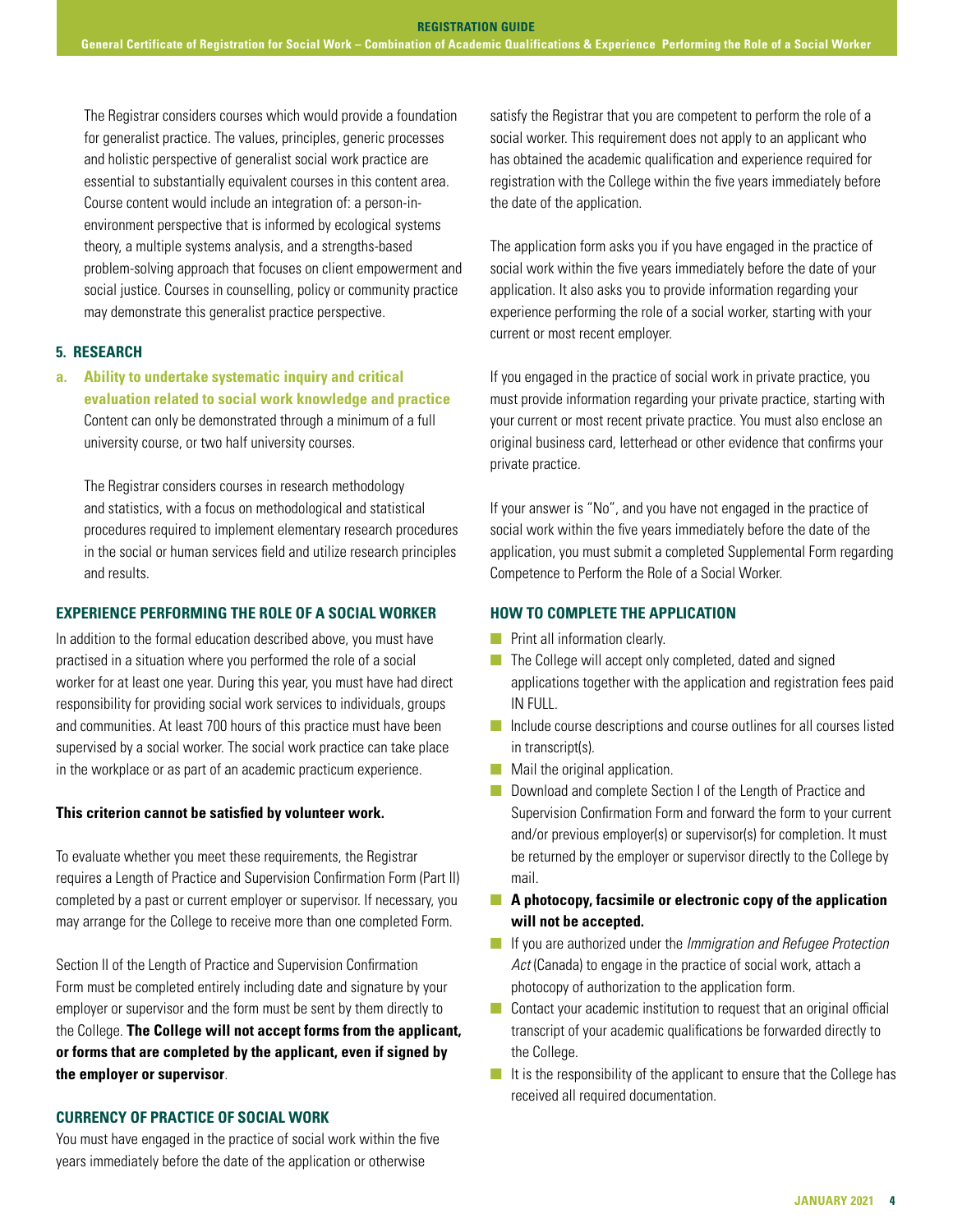## **CONSENT TO THE RELEASE OF INFORMATION FROM THE REGISTER FOR RESEARCH PURPOSES**

Please indicate whether or not you consent to the release of information pertaining to you for the purpose of research by checking the appropriate box. If you do not complete this section, the College will assume that you do not consent. Completion of this section enables the College to respond to requests for information contained in the Register from persons or organizations conducting research. In accordance with the policy approved by Council respecting such requests, with your consent, the only information contained in the Register that may be released includes some or all of the following: your name, category of membership, name of your business or employer, your business address and your business telephone number.

#### **PAYMENT**

### **n** A non-refundable application fee of \$100 is required.

- **n** A registration fee of \$360 is required.
- $\blacksquare$  Payment in full must be submitted with the completed application form.
- $\blacksquare$  Post-dated payments will not be accepted.
- $\blacksquare$  Payment may be made by cheque or money order, payable to the Ontario College of Social Workers and Social Service Workers.
- **n** Payment may also be made by MasterCard or Visa. Payment by **debit card including Visa Debit and Mastercard Debit is not accepted.** Ensure that you complete all sections of the credit card authorization section.
- $\blacksquare$  A charge of \$25 will be levied on each cheque/credit card not honoured.

The registration fee is pro-rated on a quarterly basis according to the date the certificate of registration is issued. A refund, if applicable, will be sent to you when the certificate of registration is issued.

Applicants are responsible for all costs of the application.

**Please do not hesitate to contact the College if there are questions regarding the application or the application process.**

#### **APPLICATION CHECKLIST**

Please complete ALL sections of the application form. Mark N/A if any section on the application form is not applicable. While completing the application form, make sure that you:

- 1. Sign and date the application form.
- 2. Ensure all applicable fees are enclosed. Date and sign cheque; ensure credit card authorization and information is complete.
- 3. Contact your academic institution(s) and request that an original official transcript be forwarded by mail directly to the College.
- 4. Course descriptions must be submitted in either English or French. Course descriptions should be for the years in which courses were taken.
- 5. Submit any additional documents, if applicable, with the application form. Additional documents may include:
	- $\blacksquare$  If you are in private practice, original business card, letterhead or other original evidence confirming your practice.
	- n Copy of authorization under the *Immigration and Refugee Protection Act* (Canada), if required.
	- $\blacksquare$  Full particulars with respect to any questions regarding item 13 (Professional Conduct and Health) which are answered "Yes."
- 6. Complete only Section 1 of the Length of Practice and Supervision Confirmation Form and then forward the form to your current and/or previous employer(s) or supervisor(s). The supervisor must mail the completed form to the College.
- 7. Mail the application form (and any additional documents) to the College. **Faxed, emailed or photocopied forms or documents will not be accepted.**

**Please note:** It is your responsibility to provide all of the above documentation. Assessments will not begin until all required material is received.

In addition, applicants who have been educated outside Canada and the U.S., please:

- **n** Arrange for an evaluation of your academic credentials(s) by a third party evaluation agency, such as the World Education Services (WES) Canada, or the International Credential Assessment Service (ICAS), to be evaluated.
- $\blacksquare$  Have your academic institution send your official transcript(s) to a third-party evaluation agency.
- $\blacksquare$  Have your official documents translated into either English or French by an accredited translator (e.g., member of ATIO) prior to sending them to an evaluation agency.
- $\blacksquare$  Request that the third-party evaluation agency send a "Credential" Equivalency/Authentication Report and a Course-by-Course Analysis" directly to the College.
- $\Box$  Obtain course descriptions from your academic institution(s) to be submitted with your application to the College and NOT to the thirdparty evaluation agency. Ensure that these documents are translated into either English or French by an accredited translator.